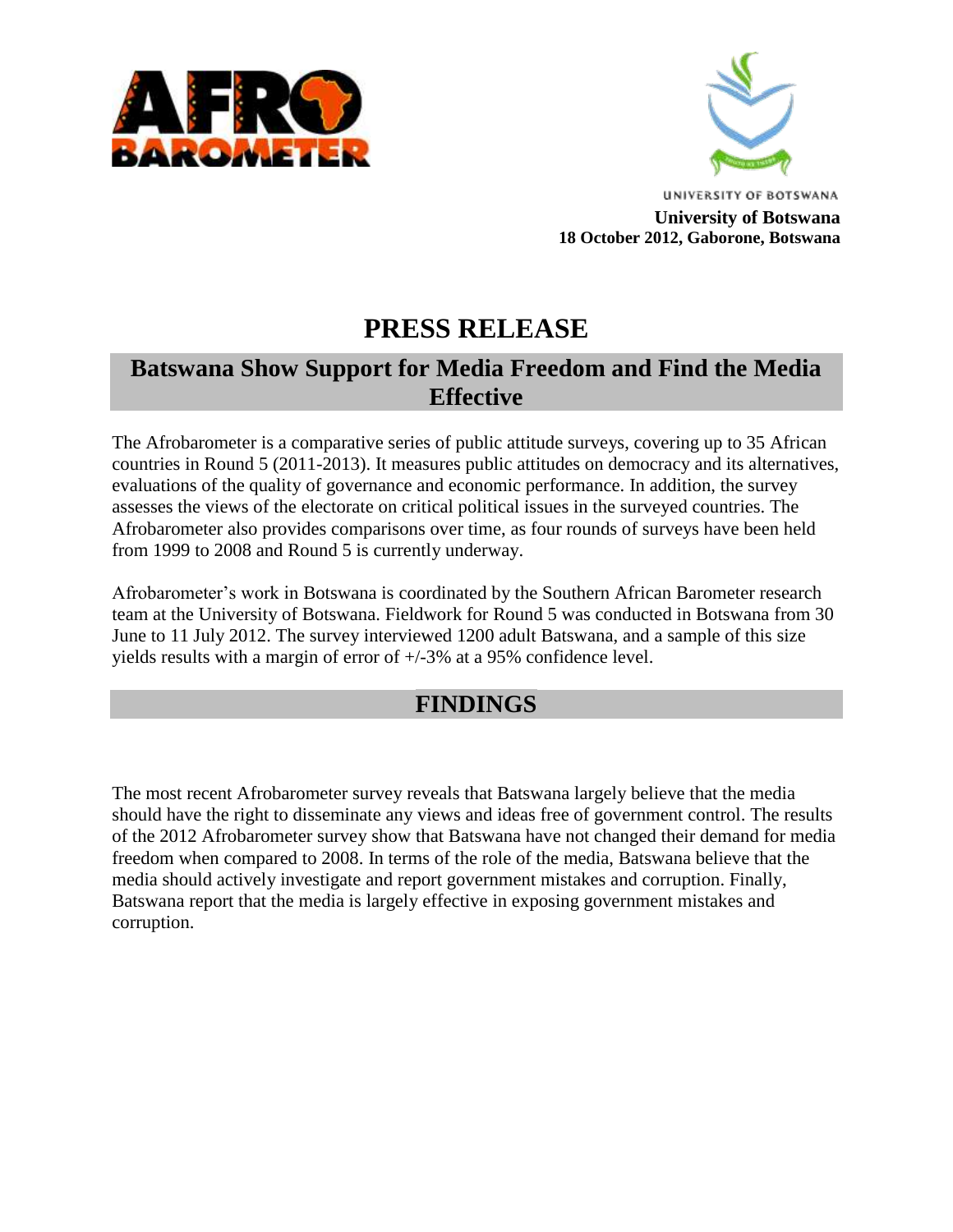#### **Batswana Embrace Media Freedom**

A majority of Batswana (60%) believe that the media should be free to publish any views and ideas.



**Figure 1: Batswana Support for Media Freedom**

*Question: Which of the following statements is closest to your view? Choose Statement 1 or Statement 2. Statement 1: The media should have the right to publish any views and ideas without government control. (% Agree or agree strongly)*

*Statement 2: The government should have the right to prevent the media from publishing things that it considers harmful to society. (% Agree or agree strongly)*

#### **Batswana Show Support for Media Investigation and Find the Media Effective**

A sizable majority of Batswana (76%) think that the news media should constantly investigate and report on government mistakes and corruption. Nearly three-quarter of Batswana (74%) find that the news media does a somewhat or very effective job exposing government mistakes and corruption.



**Figure 2: Attitudes Towards Reporting on Government Mistakes and Corruption**

*Question: Which of the following statements is closest to your view? Choose Statement 1 or Statement 2. Statement 1: The news media should constantly investigate and report on government mistakes and corruption. (% Agree or* 

*agree strongly)*

*Statement 2: Too much reporting on negative events, like government mistakes and corruption, only harms the country. (% Agree or agree strongly)*